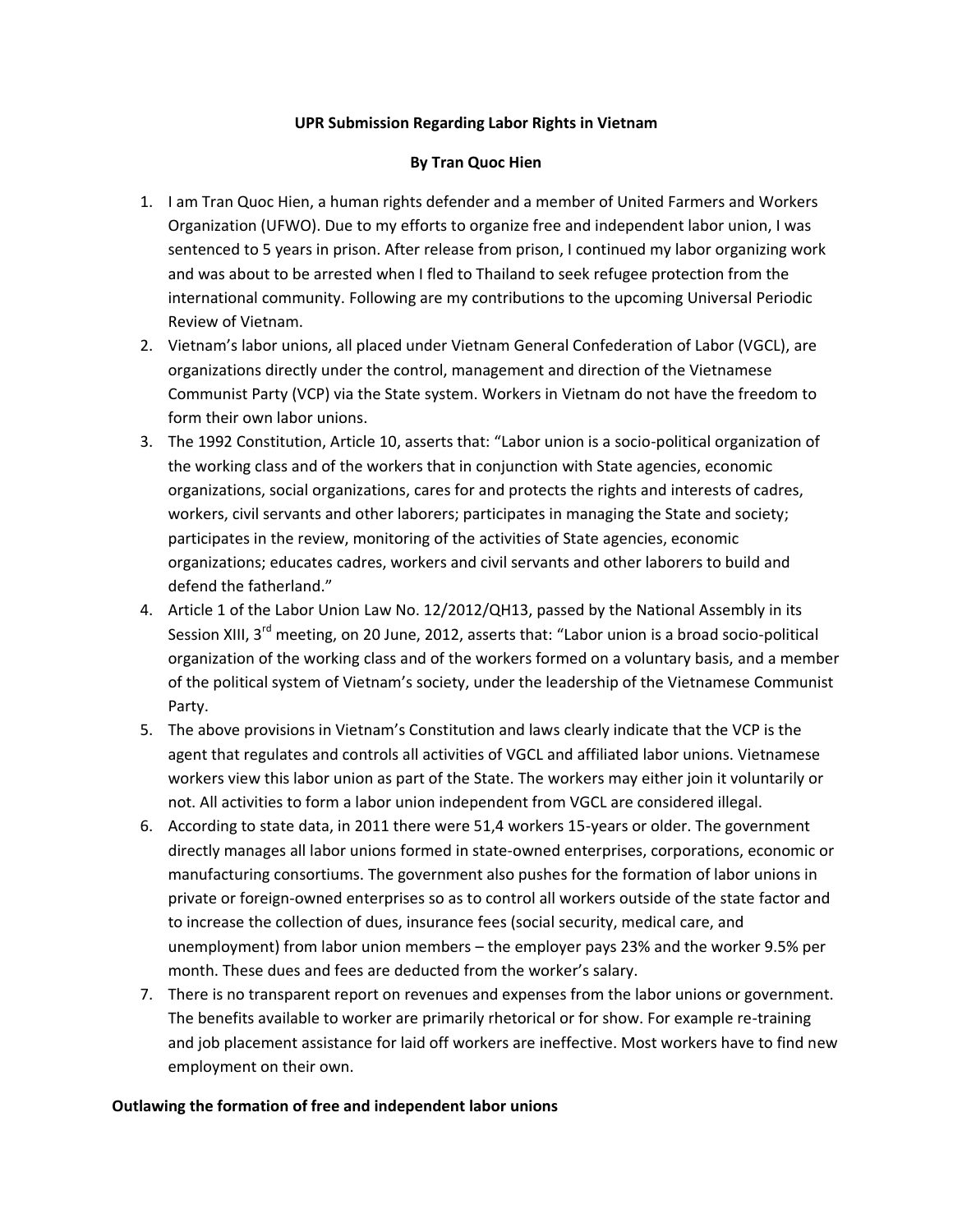- 8. The government suppresses efforts to form free and independent labor unions and imprisons labor union organizers.
- 9. On 31 October 2006, the United Workers and Farmers Organization (UWFO) was founded, with the purpose of defending the rights and interests of farmers and forming an independent union for workers. However, in November 2006, four members of this organization were arrested and sentenced to prison terms: Doan Van Dien (4 years 6 months), Tran Thi Le Hong (3 years), Doan Huy Chuong and Phung Quang Quyen (18 months each). Then on 12 January, 2007 Tran Quoc Hien, UWFO spokesperson, was arrested and then sentenced to 5 years in prison and 2 years of house arrest. Another member, Le Tri Tue, was brutally persecuted. He managed to escape to Cambodia to seek protection from the UN High Commissioner for Refugees (UNHCR) but then disappeared. The UNHCR requested the Cambodian government to investigate into his disappearance but received no response.
- 10. On 13 May 2008, Doan Huy Chuong was released. He continued with his labor union organizing. In February 2010, he was again arrested along with Nguyen Hoang Quoc Hung, Do Thi Minh Hanh after their efforts to organize a strike by over 2,000 workers of the My Phong shoe manufacturing company in Tra Vinh. Doan Huy Chuong and Do Thi Minh Hanh were sentenced to 7 years while Nguyen Hoang Quoc Hung to 9 years. They were reportedly tortured, beaten and mistreated while in detention and then in prison.

# **Typical Strikes Since 2009**

- 11. According to data from the Minister of Labor, War Invalids and Social Affairs (MOLISA), there were 218 strikes in 2009, 422 in 2010, 857 in 2011, and 334 in the first six months of 2012. In recent years, the number of workers joining the strikes has increased significantly. However, the government characterizes 95% of them as illegal strikes because they did not comply with regulations imposed by the State. In reality, labor unions are affiliated organizations of VCP and paid by enterprise owners; consequently they cannot fairly and effectively defend the rights and interests of the workers, or resolve disputes between workers and employers. Most dis-satisfied workers have no other recourse than conducting a strike.
- 12. Enterprise owners often must pay bribes to corrupt government officials on top of the required insurance fees. They pass these costs on the workers through exploitation of their labor, denying them their rightful interests.
- 13. Strikers often demand salary increases, decrease in the number of work hours, improvements in quality of meals, medical care; they also fight arbitrary firing, unfair regulations, violations of human rights, discrimination, etc. The government often uses the state-controlled media to paint the strikes as illegal activities that cause losses to the employers. Whenever a strike happens, labor unions routinely stay away from it and from legal complications. In the eyes of the affected workers, these labor unions are irresponsible.
- 14. Following are examples of compelling consequences of workers' strikes.
- 15. On 23 June 2011, a female worker died and six others got injured during their strike at Just Special Material Co. in Ha Noi when a company truck driven by a security guard did not stop when the strikers blocked its path.